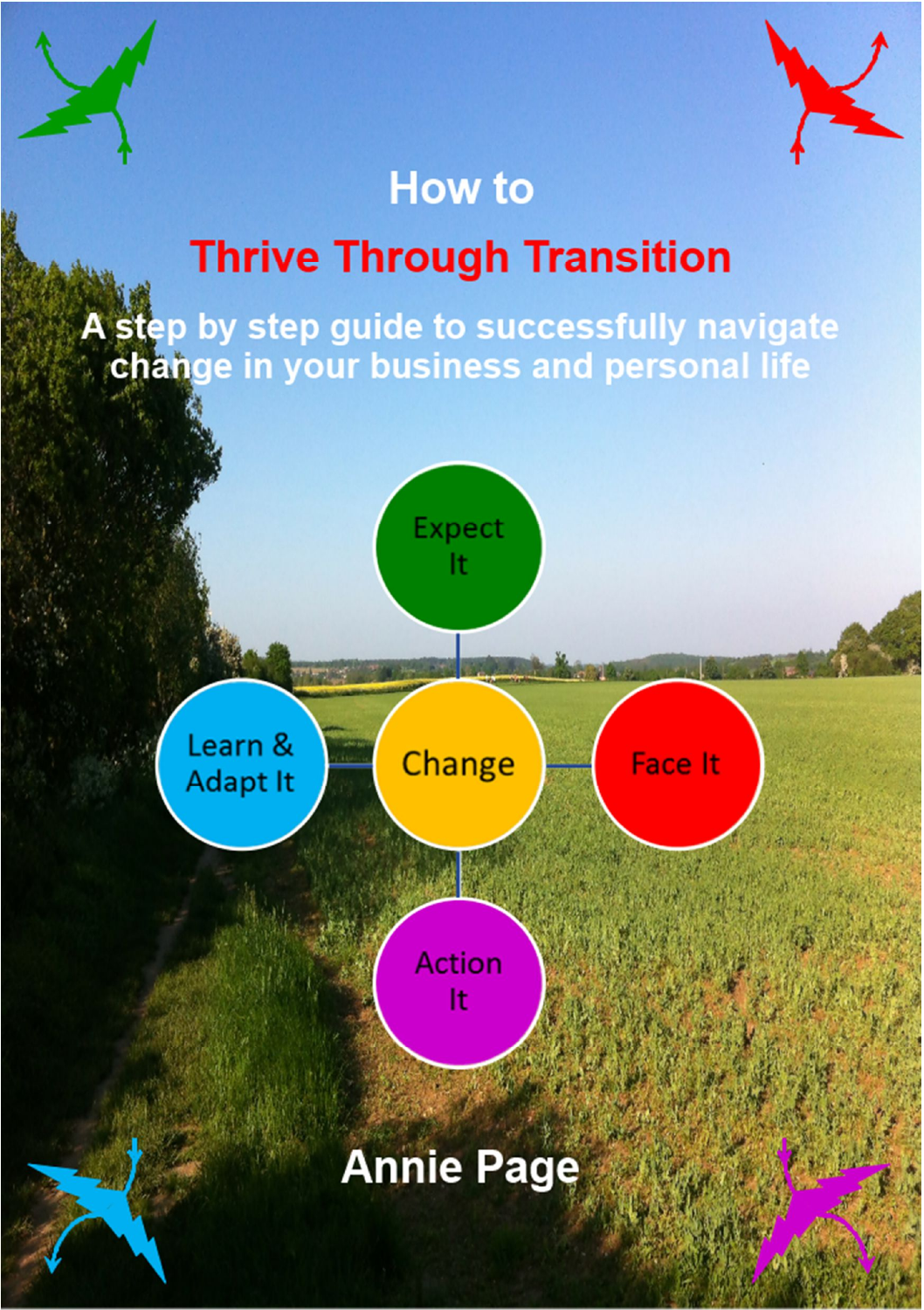Your step by step guide to successfully navigating change in your business and personal life.

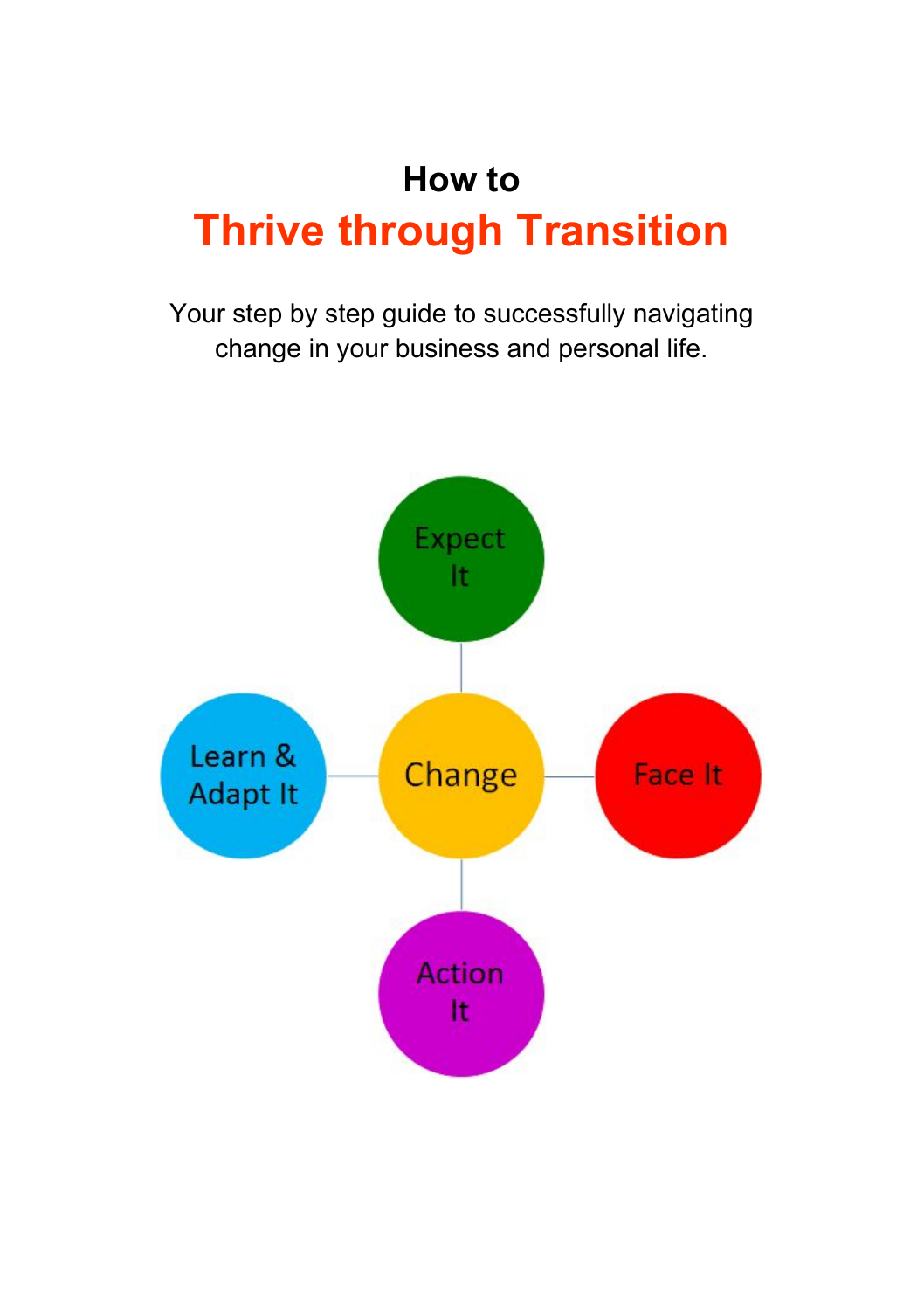## **By Annie Page**

#### **E-book Edition**

Available in multiple electronic formats

#### **Published by and available from:**

www.theendlessbookcase.com

#### **The Endless Bookcase Ltd**

71 Castle Road, St Albans, Hertfordshire England, UK,AL1 5DQ

#### **Copyright © 2015 Annie Page** All rights reserved

**ISBN: 978-1-908941-45-9**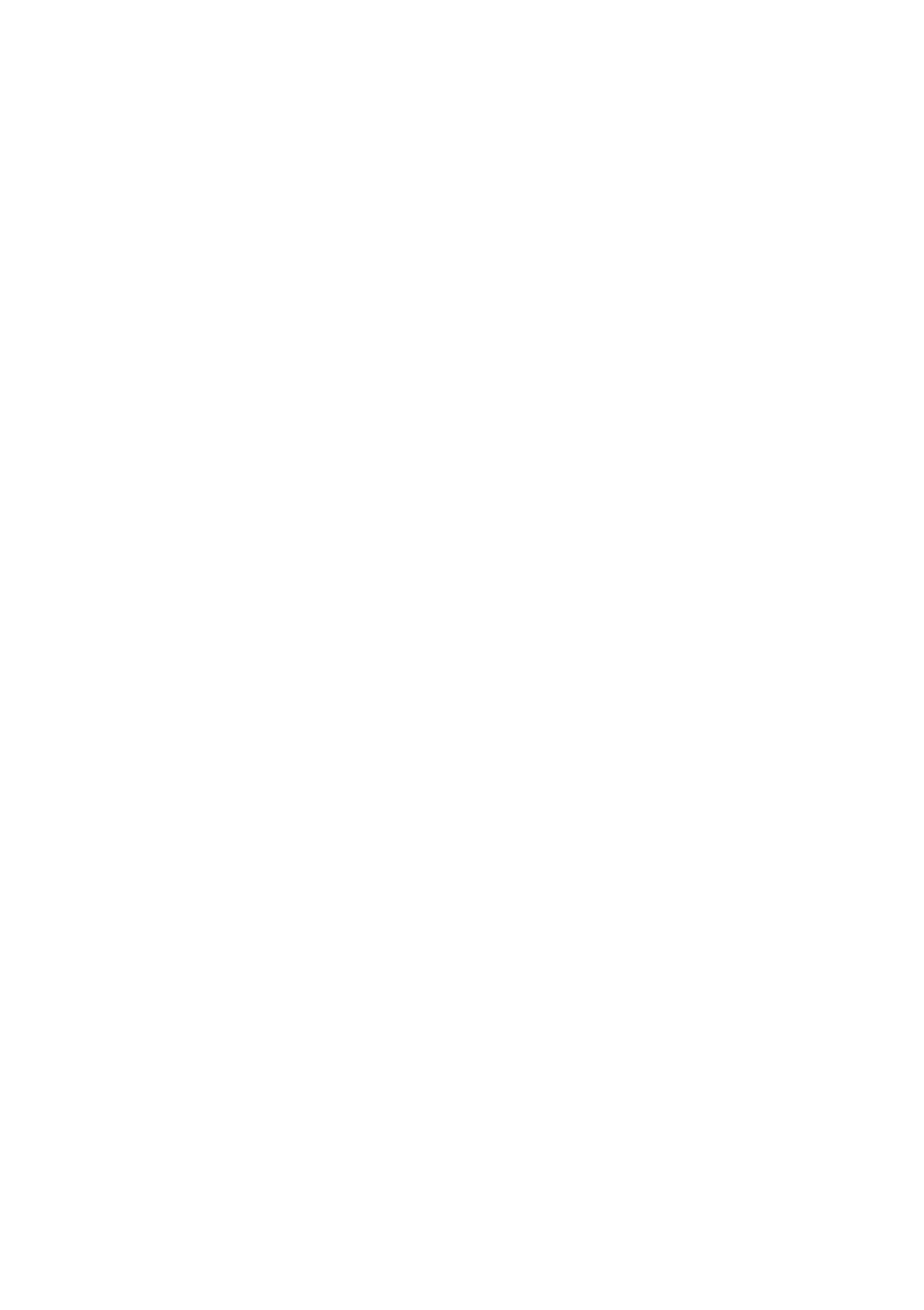

**Preface**

#### *There is nothing permanent except change. Heraclitus*

I've always been interested in how I deal with change over the years I've had many changes to my business and my life and always felt that although some were tough at the time they always seemed to work out for the best.

I think my enjoyment of change started early in life, I loved going to different places, meeting new people, having new experiences. Routine bored me, which had its downsides as much of life growing up has some routine to it!

And so grown up and working I found myself over a period of 13 years being made redundant 4 times and each time I moved onto a job that either paid more, had more fulfilment or more opportunities. Being made redundant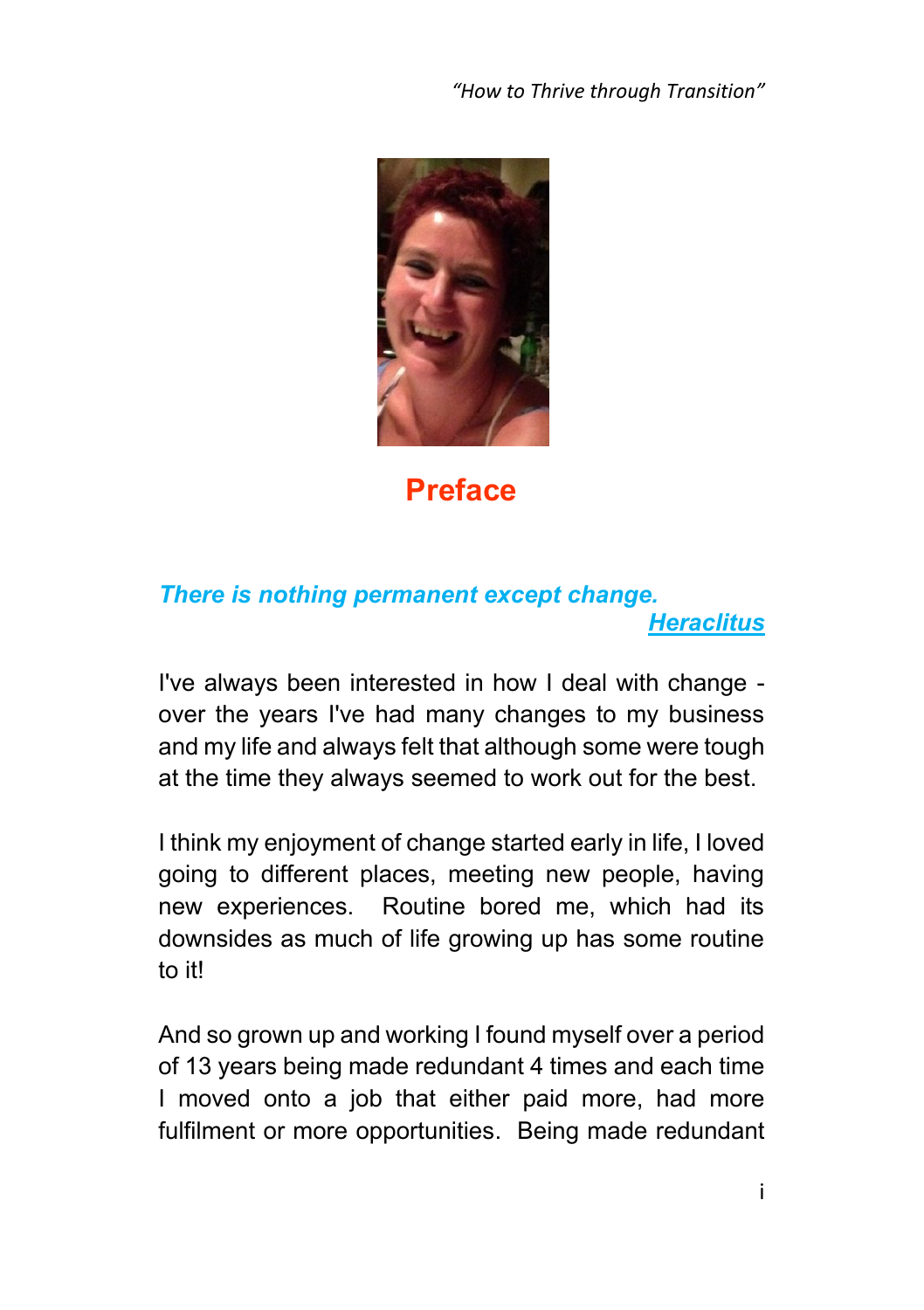gave me the space to re-evaluate what I was doing and what I wanted to do and going out to find it.

I decided in 2004 that I wanted to set up my own business and in October that year set up my first business which was a virtual PA service. I quickly realised that what I was able to offer was quality training to companies for their in house PA's and Administrators in leadership, communication and management skills.

This meant that I changed the perspective of the business and transitioned into a coach and trainer (becoming qualified in NLP and Coaching skills through high quality training!). After a few good years of building my training and coaching business working mostly within the public sector, 2008 hit and with it the recession.

Overnight I lost about 75% of my business, all those in the public sector stopped any training and coaching spend – just when they need it the most! Over the next few years I tried a few different things with the business, some that worked in the short term, some I now realise were ahead of their time, some that didn't work at all and some that took a long time to realise their potential. My company Essentii has the motto 'Developing the potential within' and this is as true of me and my company as it is in the work that I do with others and I went back to basics with my own company.

I took a step back and decided if I could do anything what would it be... helping businesses grow and develop in a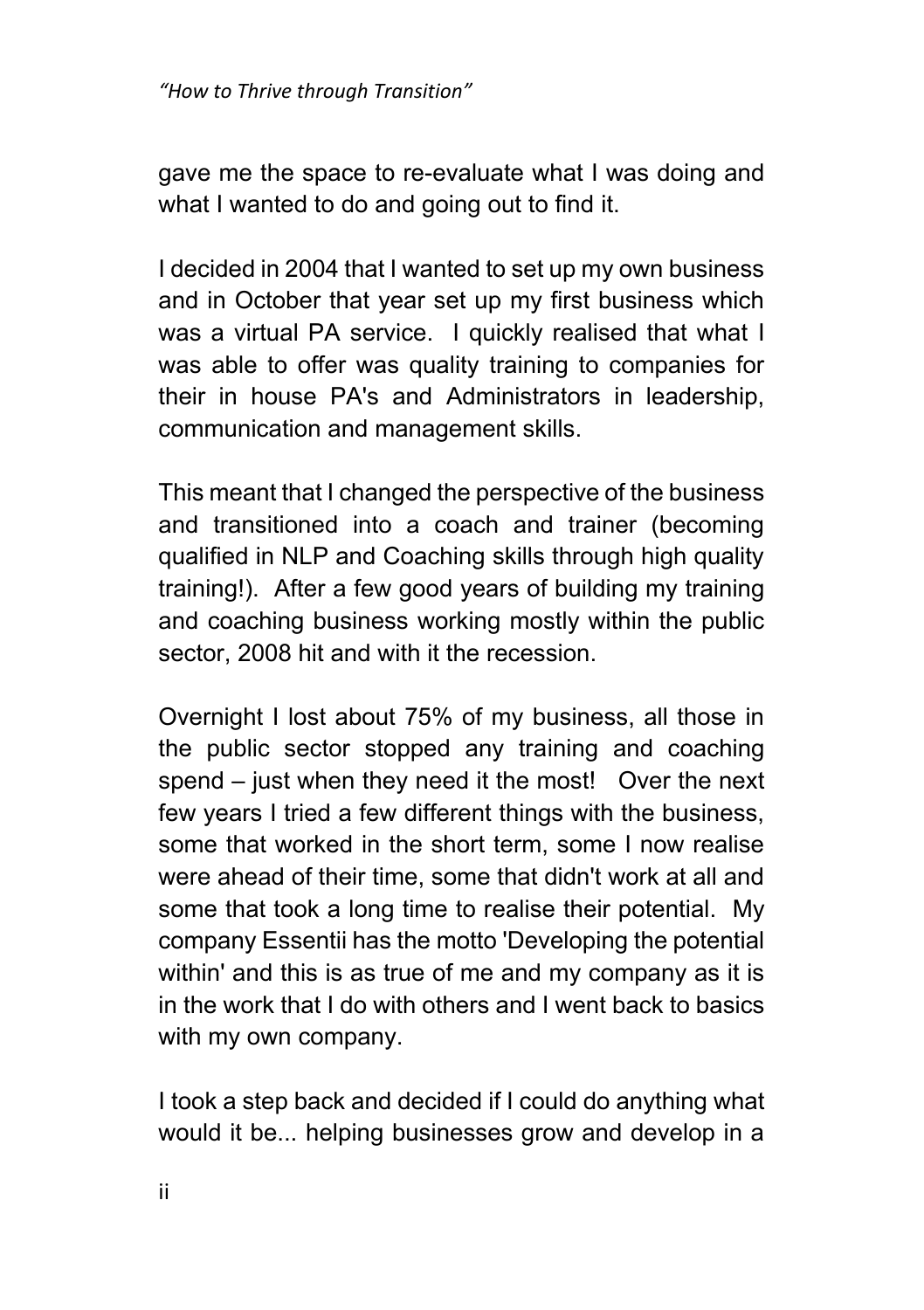sustainable way was high on my list and this gave me the focus I needed to rebuild my business.

What I also realised at this time was that the company had transitioned successfully through many different changes and I wanted to understand how I had done that in order to be able to pass on my knowledge to other companies in the same position that I was in.

As well as business I have always had a passion for sport and I looked at people who had transitioned from successful sporting careers to successful 'next' careers. There are lots of examples of those who have not done so well but I wanted to model excellence and see if we had the same mindset in common, so that I had more than just my experience to work with.

So in 2013 I undertook research and interviews with people who had successfully transitioned from a sports career to their next career to understand their mindset, how they viewed change and how they managed their transition from one career to another.

The results were amazing in that these people with very different backgrounds did have in common a mindset that enjoyed the challenge of change although they did not always find it easy.

This extra information enabled me to further develop my model Point of Transition. The new model encompassed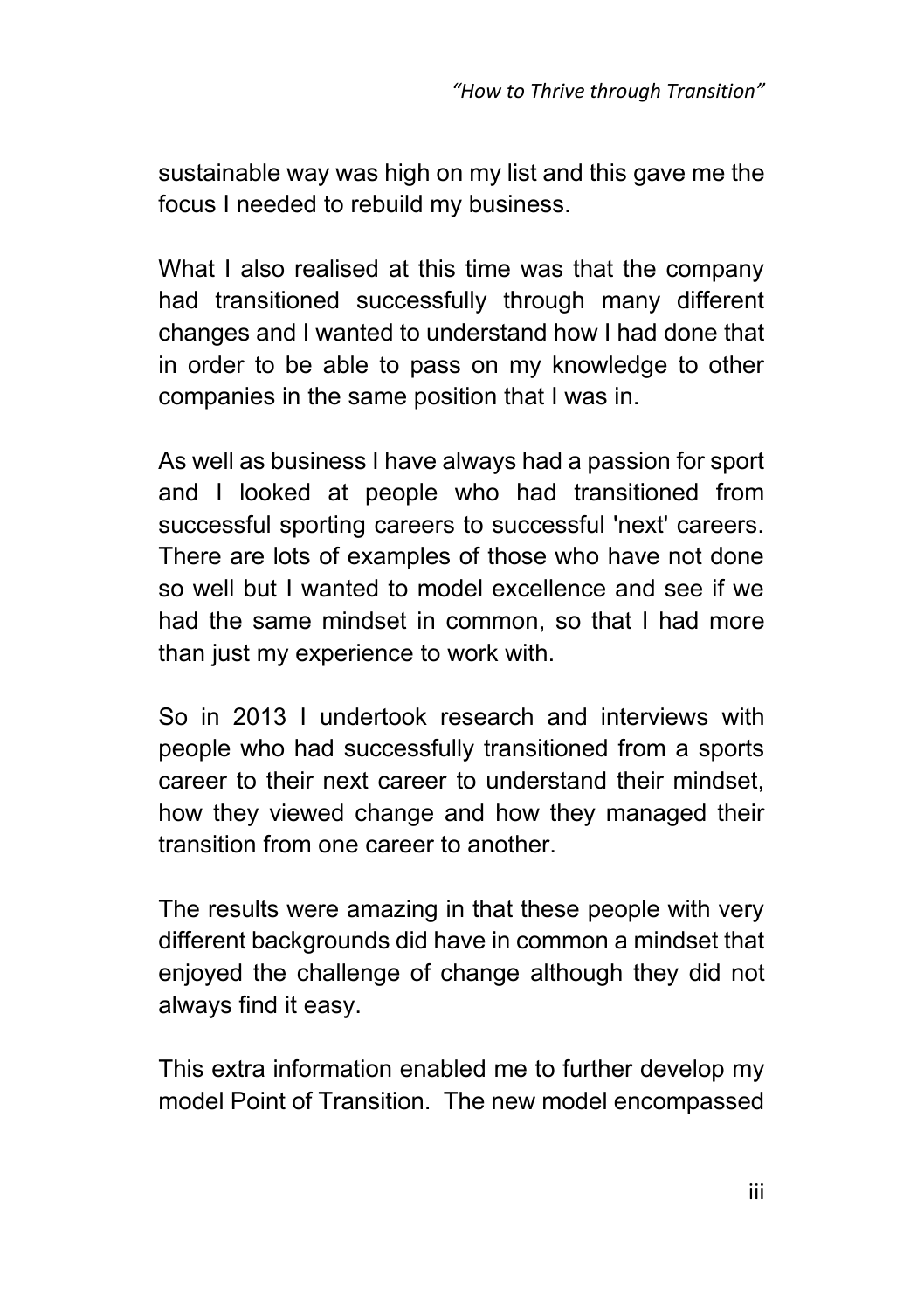it and gave it more substance to become **Thrive through Transition**.

So here is the model to use whether for you, your business or just to have a different view of change and how you can **Thrive through Transition.**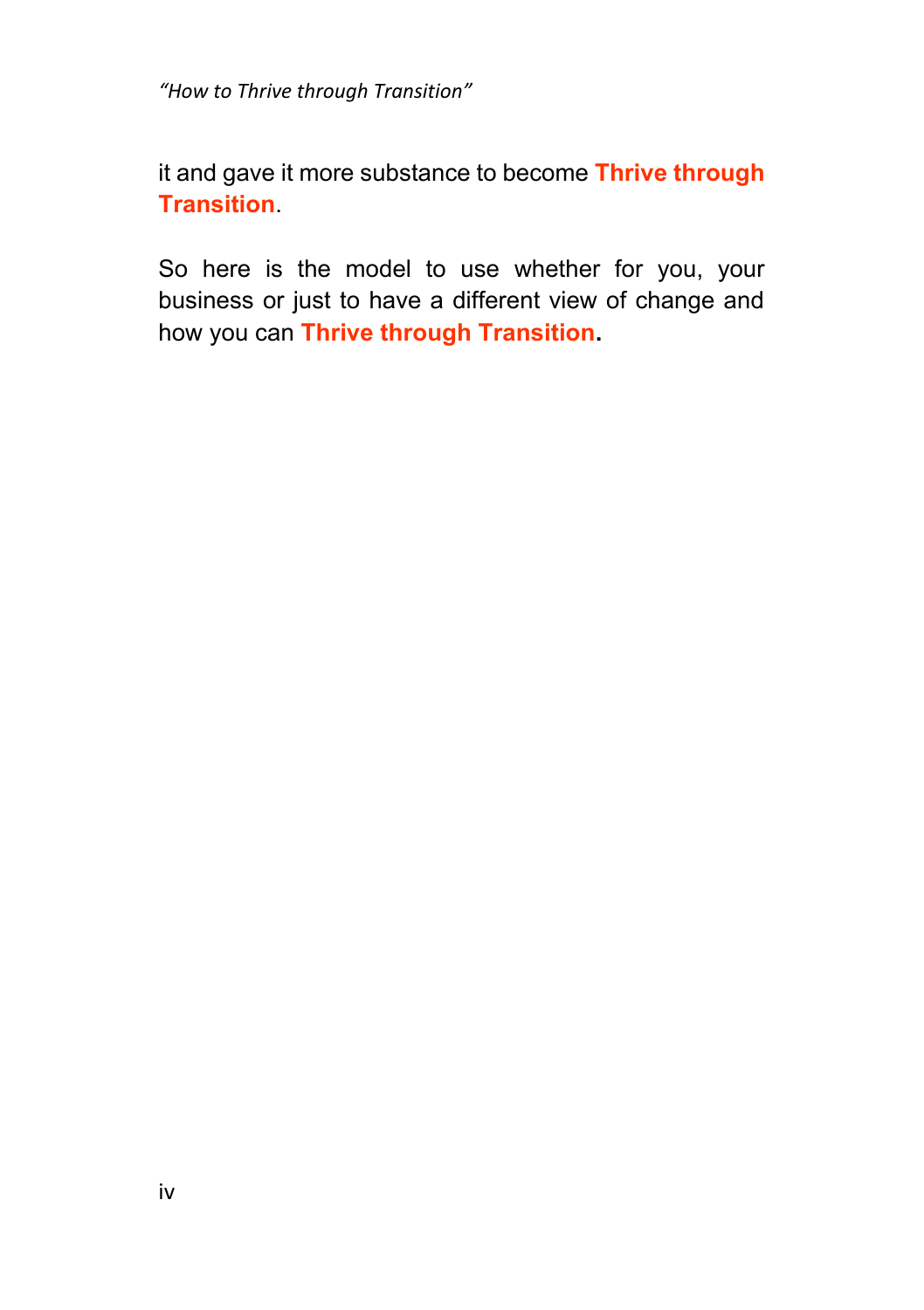### **Table of Contents**

| The Research behind Thrive through Transition 39 |  |
|--------------------------------------------------|--|
|                                                  |  |
|                                                  |  |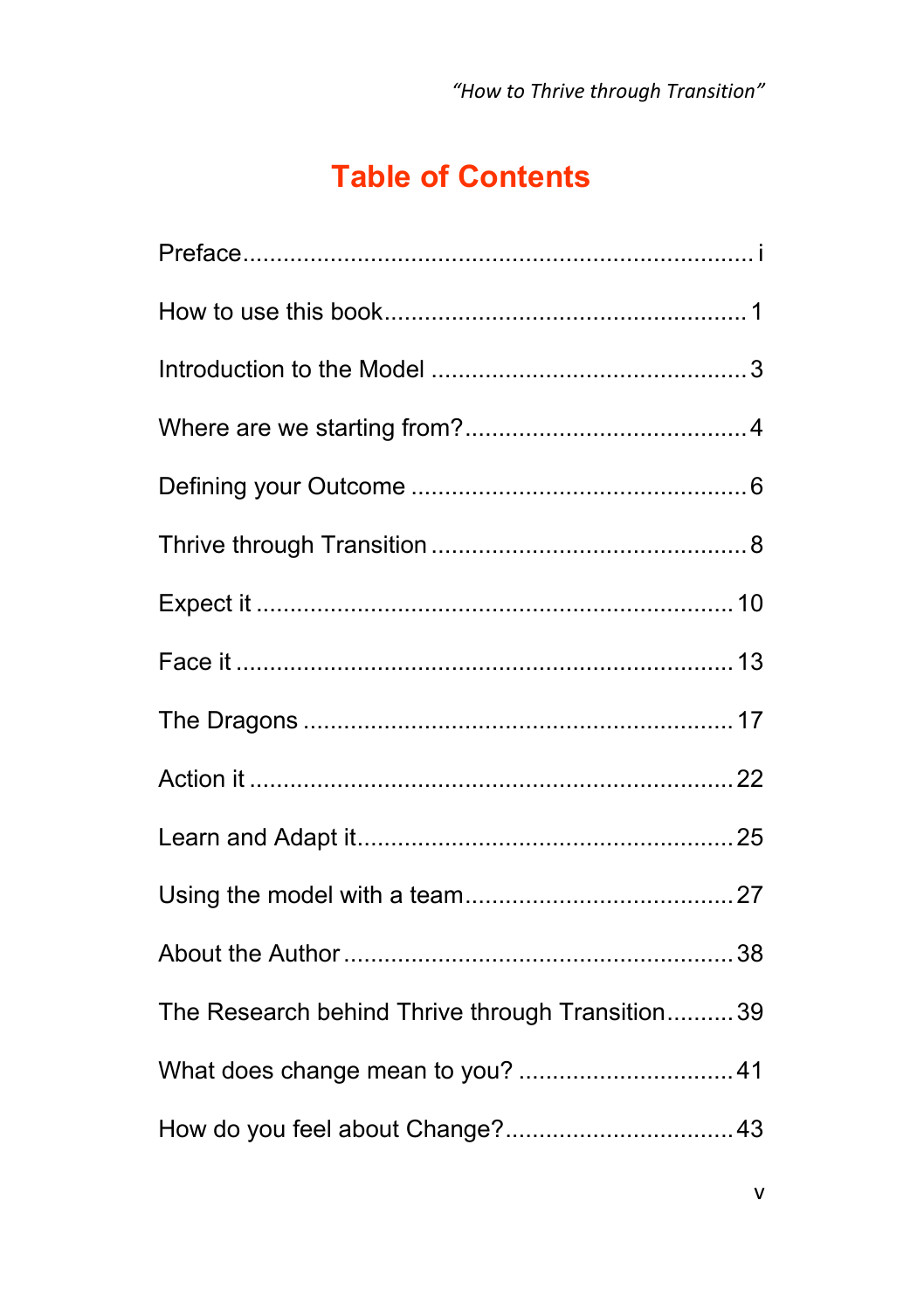| What is your current strategy for dealing with change?47 |
|----------------------------------------------------------|
| What would be useful to know of / have when dealing      |
|                                                          |
|                                                          |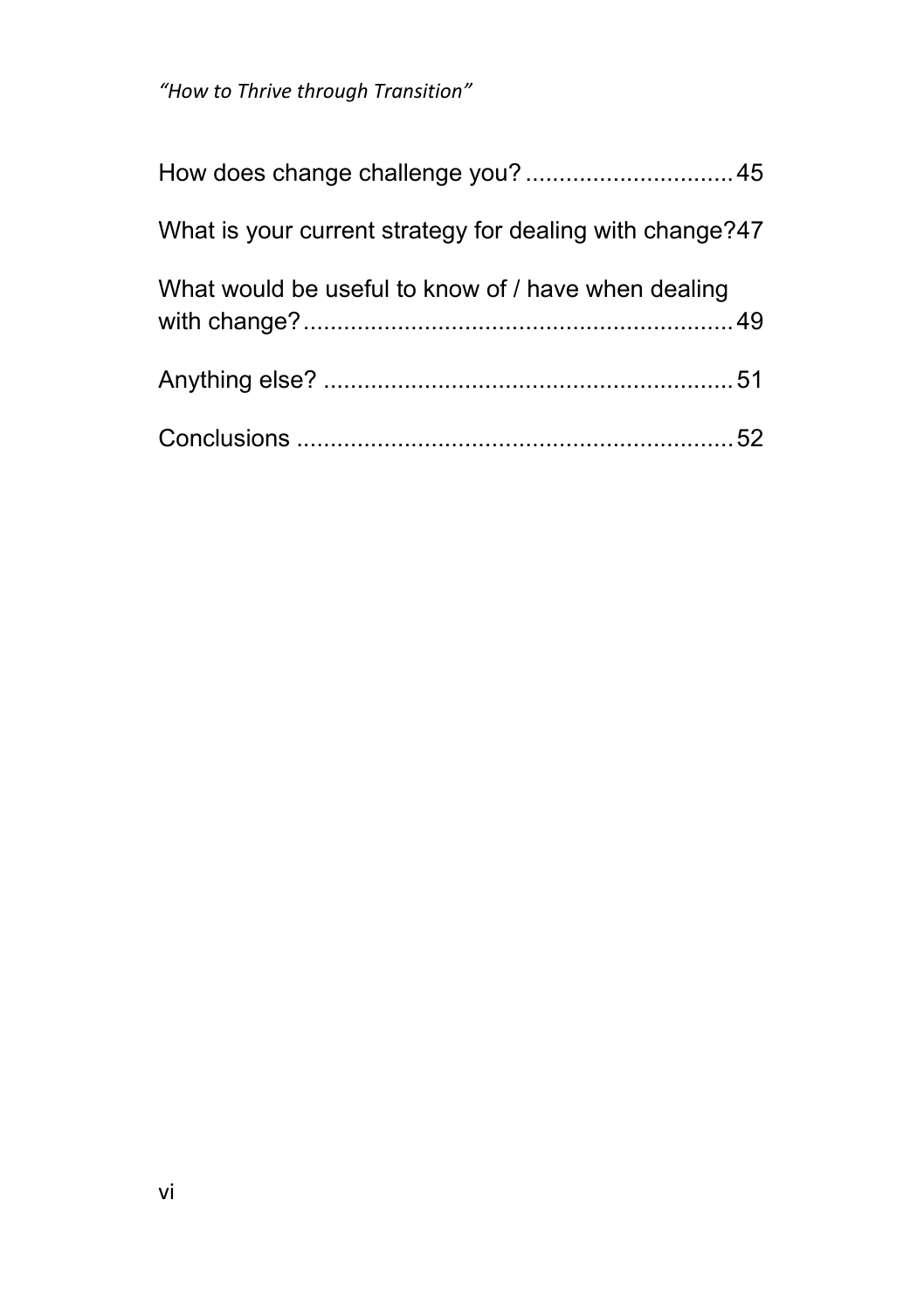### **How to use this book**

This is a book that wants you to be interactive.

Some of you may remember the Fighting Fantasy game books in the 1980s which was a series of books where you are the hero and have to fight various warlocks, trolls, witches etc to find out where you go next in the book to continue your adventure. Now I'm not going to ask you to fight them, but I am going to challenge your thinking and ask you to not worry about where you are going, just to enjoy the adventure before you - the chapters will take you on your journey. So do make sure you have paper and pencil ready (although no dice will be needed - this isn't about chance - it's about change!)

### **Is this just for me as an individual or can I use it with my team?**

The great thing about this model is that it can be used in multiple ways. If you are an individual you can go through each section on your own. I would do a section at a time, give it 24 hours and then review what you did before you go onto the next part - that way any shifts in your thinking will be covered. You don't have to and can work straight through it if you want to. The section at the end will give you some time to review and reflect.

If you have a team within a business or your team is the business then you can work through it together and it can